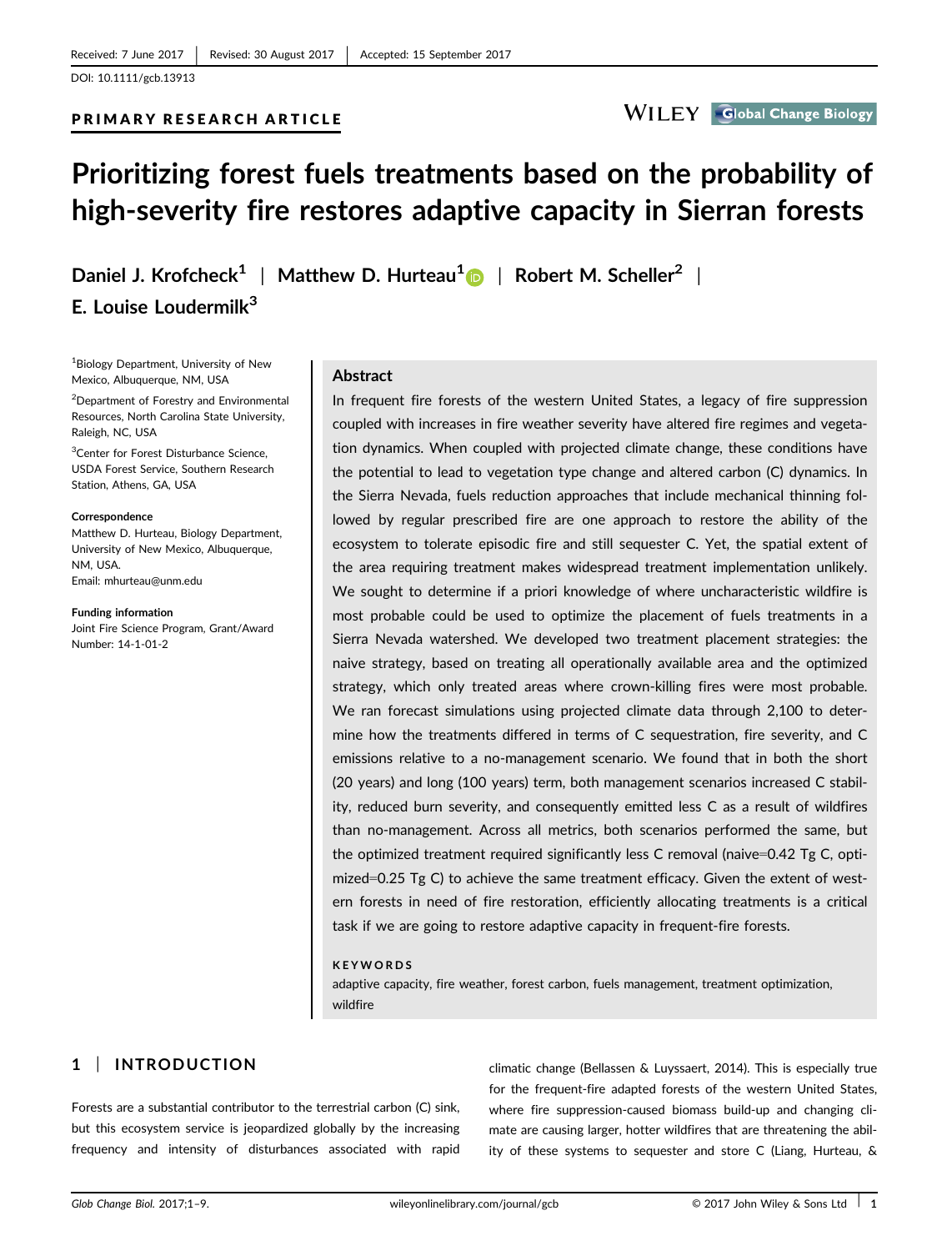**2 | WII FY Global Change Biology | Canadian Contract Contract COVID-NOTE CONTRACT AL.** 

Westerling, 2017a,b; Miller & Safford, 2012; Miller, Safford, Crimmins, & Thode, 2009; Westerling, 2016). Identifying the adaptive capacity of different forest ecosystems to deal with these changes and evaluating the potential for management intervention to increase adaptive capacity are central to sustaining functioning forest ecosystems in the presence of changing climate and disturbance regimes (Millar & Stephenson, 2015; Lindner et al., 2010; Brandt et al., 2017.).

A primary impediment to establishing adaptive capacity in western US forests is the result of a legacy of fire exclusion across the region. Fire exclusion has resulted in an increase in biomass, both in terms of surface fuels and tree density, which has pushed the attributes of fire events in many ecosystems beyond their natural range of variability (Collins, 2014; Hurteau, Westerling, Wiedinmyer & Bryant, 2014; North, Collins, & Stephens, 2012). The altered amounts and distributions of biomass, coupled with recent increases in fire weather severity and duration of the fire season are driving increased wildfire size, severity, and frequency (Miller et al., 2009; Westerling, 2016). These altered fire regime attributes and the direct and indirect risks they pose to society present challenges to land management agencies that are likely to be further exacerbated by projected climate change (Liang et al., 2017b).

Restoring forest structure and fire regimes, however, poses a complex multivariate problem, with socioeconomic and ecological factors often presenting opposing objectives (North et al., 2015). Removing fuels across the landscape and restoring fire regimes to historic frequencies in western forests requires the combination of mechanical thinning and prescribed fire, both of which reduce carbon stocks and increase C emissions to the atmosphere. These activities have the short-term effect of degrading air quality and reducing the capacity of the ecosystem to sequester carbon (North, Hurteau, & Innes, 2009; Wiechmann, Hurteau, North, Koch, & Jerabkova, 2015). This short-term detriment, however, can yield long-term benefits in terms of avoided future emissions of C from wildfire and increased capability of the forest to sequester C, increasing the capacity of the ecosystem to tolerate changing climate and fire weather regimes with minimal loss of function (Hurteau, 2017).

In the Sierra Nevada, complex topography, land ownership patterns, and at-risk species have contributed to a back-log of forest area requiring restoration (North et al., 2012). Coupled with proposed accelerated treatment rates (North et al., 2012), restoration implementation must be designed with a strategy that maximizes treatment benefits while minimizing the associated costs of management (Chung, 2015). Previous work has demonstrated that optimizing treatment placement can be handled in a variety of ways, often, however, management treatment targets or timber production are fixed requirements of the optimization process (e.g., Finney, 2001, 2007; Vaillant, 2008). It follows that by simplifying the multivariate management problem, the spatial allocation of treatments can be designed such that their efficacy is maximized, with optimal placement resulting in reduced high-severity wildfire risk, smaller net removals of C, and at a reduced cost due to a smaller fraction of the landscape being treated.

We sought to compare the impacts of forest restoration treatments in the Dinkey Creek watershed in the Sierra Nevada using two management strategies: treatment restricted only by operational limitations (e.g., steep slopes, wilderness or riparian areas, etc.; hereafter naive, indicating a priori information was not used to inform treatment placement), and treatment placement governed by both operational limitations and a high-severity fire risk model (hereafter optimized). Specifically, we asked the question: Can an optimized treatment approach to placement perform as well as a naive placement approach in terms of high-severity wildfire risk reduction at a significantly reduced C cost? We hypothesized that (i) short- (<20 years) and long-term (20–100 years) aboveground C accumulation would be similar in both naive and optimized treatment placement strategies; (ii) patterns of mean fire severity across the landscape would be similar between the naive and optimized placement strategies; and contingent on hypotheses 1 and 2, (iii) the similar treatment efficacy, coupled with the reduced biomass removal associated with optimizing treatment placement, would result in greater net C storage in the optimized scenario than in the naive scenario.

### 2 | MATERIALS AND METHODS

We conducted landscape simulations of vegetation growth and disturbance within the Dinkey Creek watershed, an 87,500 ha area in the southern Sierra Nevada, CA that is part of a Collaborative Forest Landscape Restoration Project (CFLRP). This study leveraged our previous work, which evaluated the efficacy of forest restoration treatments under severe fire weather in the Dinkey Creek CFLRP (Krofcheck, Hurteau, Scheller, & Loudermilk, 2017). The watershed spans roughly 2,700 meters in elevation (300 to 3,000 m), with a precipitation gradient of 50–100 cm/year and variability in mean daily minimum temperatures from -3 to 10°C and mean daily maximum temperatures from 12 to 25°C (DAYMET, Thornton et al., 2012). This edaphic and climatic variability results in vegetation that ranges from mixtures of oak (Quercus spp.) and shrubs at the lowest elevations to ponderosa pine (Pinus ponderosa) and mixed-conifer forests at mid-elevations, and subalpine forest types at the highest elevations.

#### 2.1 | Model description and parameterization

We modeled landscape scale disturbance and succession using LANDIS-II (v6.0), which simulates the growth and mortality of age and species-specific cohorts of trees and shrubs across a spatially explicit landscape (Scheller et al., 2007). In each grid cell, each cohort undergoes growth, disturbance, and dispersal. Species are defined with individual parameters that govern growth and dispersal, whereas broader plant traits are parameterized in the model using plant functional groups. Similarly, the landscape is divided into ecoregions, fire regions, and management regions, each with a unique set of parameters that govern how the landscape interacts with climate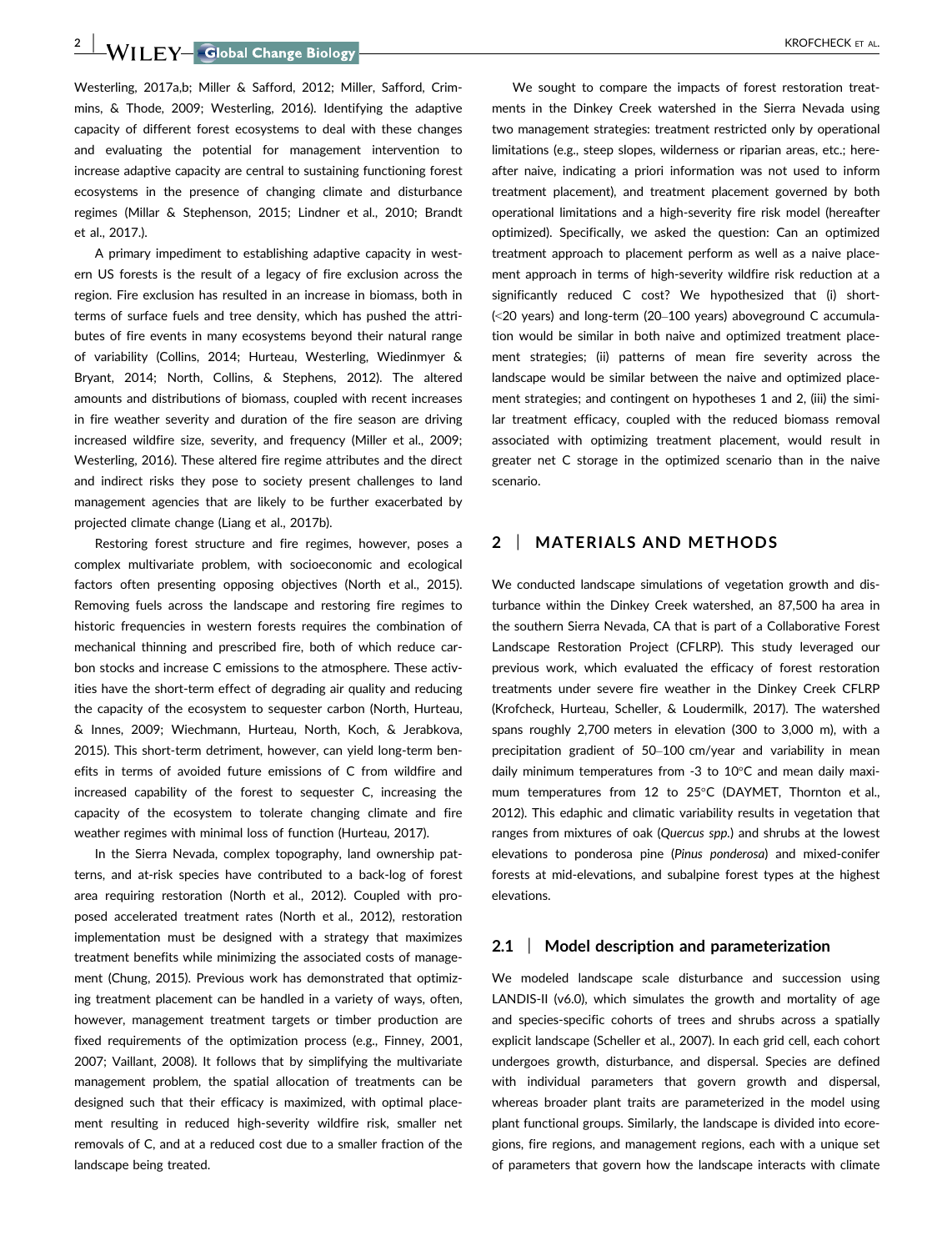and disturbance to govern landscape scale carbon balance. LANDIS-II uses community developed extensions to build additional model functionality into the simulation framework. We used the Century Succession (v4.0.1) extension to track landscape C dynamics, the Dynamic Fire and Fuels System (DFFS, v2.0.5) and the Dynamic Fuels Leaf Biomass (v2.0) extensions to simulate stochastic fire and changes to forest fuels across the landscape, and the Leaf Biomass Harvest extension (v2.0.3) to simulate management scenarios.

LANDIS-II requires that the landscape be split into edaphically and climatically similar ecoregions, which are parameterized with an independent set of soil properties and climate drivers. Similarly, the Dynamic Fire and Fuels extension requires the generation of fire regions, each with an independent set of fire probabilities and parameters. The creation of the ecoregions and fire regions used in this study is described by Krofcheck et al. (2017).

We ran the model using climate projections from the Coupled Model Intercomparison Project Phase 5 (CMIP5) collection of models. Specifically, we chose the Localized Constructed Analogs (LOCA) statistically downscaled climate projections (Pierce, Cayan, & Thrasher, 2014), a daily, 1/16th degree resolution downscaled product that has been shown to track local variability in precipitation better than the coarser resolution parent models. We chose four general circulation models that bracket the precipitation and temperature envelope as represented by the CMIP5 family of models for the region: CCSM4 (CCSM4\_r6i1p1\_rcp85), CNRM-CM5 (CNRM-CM5\_r1i1p1\_rcp85), FGOALS-g2 (FGOALSg2\_r1i1p1\_rcp85), and MIROC-ESM (MIROC-ESM\_r1i1p1\_rcp85), each run under Representative Concentration Pathway (RCP) 8.5. The projections include data from 1950 to 2100, and we used data from 1950 to 2000 for model spin-up. We downloaded the data using the USGS Geo Data Portal [\(http://cida.usgs.gov/gdp/,](http://cida.usgs.gov/gdp/) Thornton et al., 2012), and computed weighted area grid statistics on a per-ecoregion basis using the export service in the data portal.

The Dynamic Fire and Fuels extension requires fire weather data separate from the climate inputs to the Century extension. To better link how changing climate would interact with management and wildfire regimes, we generated decadal distributions of fire weather from the four climate model projections and updated the fire weather in the model every decade. Wind gust velocity was the only fire weather variable not present in the LOCA climate data, and to account for this we took the measurement record of local RAWS stations used in previous work in this area (Krofcheck et al., 2017) and generated a distribution of wind gusts by fire region, starting at the  $50<sup>th</sup>$  percentile, and increasing by increments of 5% of the distribution per decade. At each increment, we calculated the cumulative distribution function of wind gusts for that percentile, and randomly drew from a normal distribution centered on the percentile mean and variance. Ultimately, this resulted in moving toward but never exceeding measured values recorded during the 2013 Rim fire, corresponding to the 95<sup>th</sup> percentile of wind gust velocity. We generated these data on a per fire region basis, the result of which is shown in Figure 1.



FIGURE 1 Probability density functions of wind speed used to generate the wind component of the projected fire weather. Measurements in local fire region 1 (a), 2 (b), and 3 (c) were used to create ten decadal PDFs, increasing from blue (early century) to red (late century)

The Dynamic Fire and Fuels extension determines the fuels class of each grid cell as a function of the species and ages present, using a set of equations adapted from the Canadian Fire Behavior and Prediction System (Sturtevant, Scheller, Miranda, Shinneman, & Syphard, 2009). The model also allows the modification of all fuels characteristics as a function of time since treatment or time since disturbance (e.g., wildfire). At each time-step, cells in each fire region are randomly selected for attempted ignition. Fire occurrence in a given cell with attempted ignition is a probabilistic function of fire weather and fuels characteristics. Maximum fire size is a function of the size drawn from the fire size distribution and the realized fire size is a function of fire weather, topography, and the fuel characteristics of adjacent grid cells. The model assigns a severity class to each grid cell within each fire, based on the percent of the crown that burned in each grid cell. Fire severity ranges from surface fire with no crown mortality (severity 1) to 95% or greater crown mortality (severity 5). Management treatments that reduce the number of cohorts and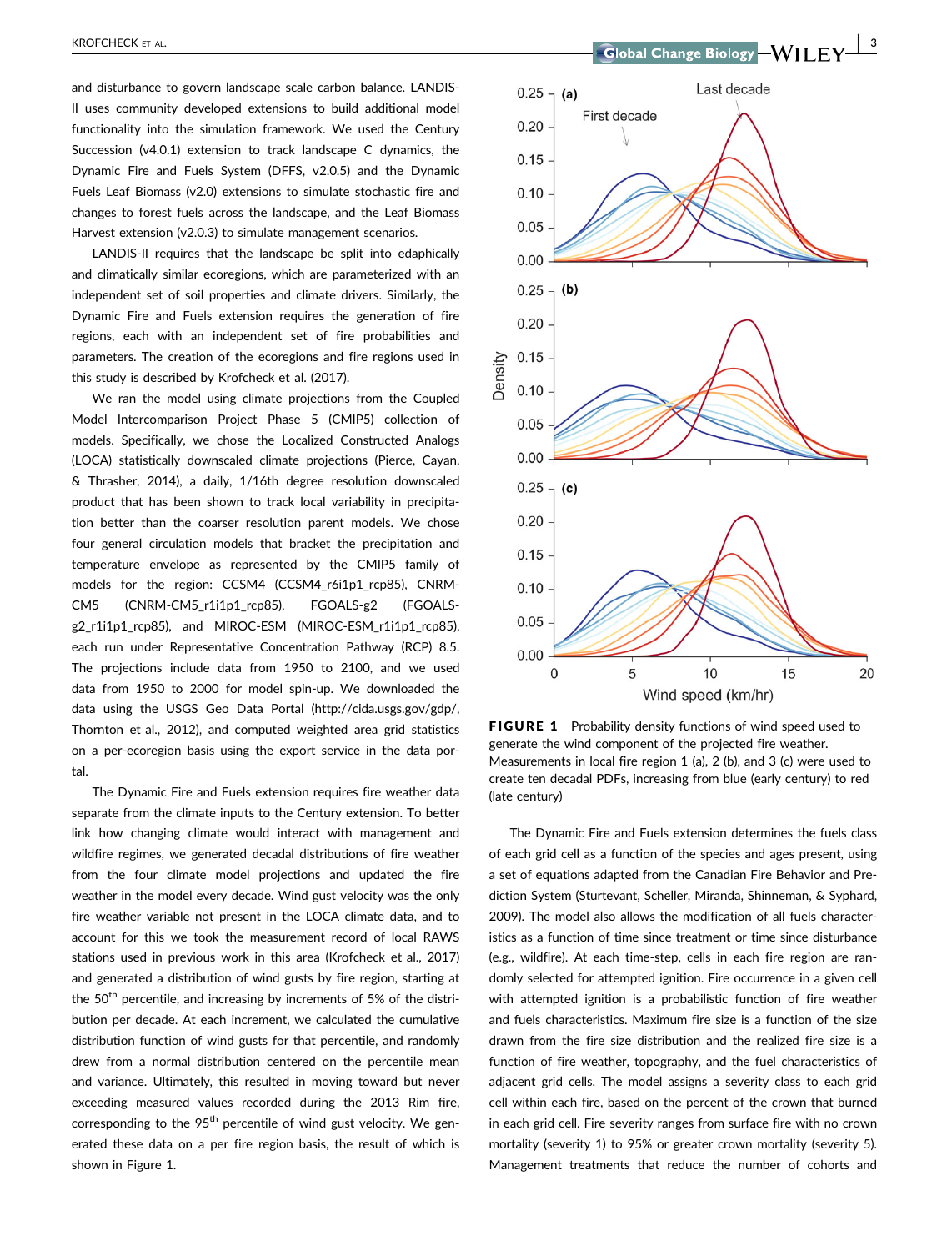4 WII FY Global Change Biology **Account Container to the COVID-STAL.** KROFCHECK ET AL.

increase the mean cohort age do not affect the rate of fire spread, but do increase the canopy base height and can result in decreased fire severity. In this study, we retained the fire and fuels parameterization used in Krofcheck et al. (2017). In the previous work, the number of attempted ignitions per fire region was adjusted such that the number of fires that resulted in the model matched historical data for the surrounding region. Per our previous work, we adapted fuels parameterizations from Syphard et al. (2011) and Loudermilk et al. (2014) to represent the local conditions inside our study area.

#### 2.2 | Scenario description

We developed three scenarios: no-management, naive placement, and optimized placement. Both management scenarios employed combinations of mechanical thinning and prescribed burning. The naive placement scenario aimed to simulate mechanical thinning from below and prescribed fire to all forest types that have experienced a fuels load departure from their historic condition due to fire exclusion. Within each forest type that received mechanical thinning, thinning was constrained based on operational limits (slope>30%, which totaled 22,436 ha available for mechanical thinning). The optimized placement scenario further constrained the area that received mechanical thinning by limiting thinning to areas that also had a high probability of mixed- and high-severity wildfire.

The optimization process was based on 50 replicate simulations resulting from previous work (Krofcheck et al., 2017), wherein we simulated wildfire across the watershed using a distribution of fire weather from the extreme tail of the distribution over a 100-year period. The first step in our optimization was to use the output from these previous simulations and calculate average total number of fires per grid cell (Figure 2a). Next, we calculated the number fires per grid cell that resulted in some crown mortality (fires≥severity class 3 in the model, Figure 2b). Finally, we divided the number of crown-killing fires by the total number of fires in each grid cell (Figure 2c). The resulting probability surface described the likelihood of crown-killing fire across the watershed, in aggregate under the most extreme fire weather events captured in the contemporary record. We used this surface to prioritize areas for treatment and excluded

areas available to treat that had a low probability of severe fire, resulting in a total of 7,266 ha identified for mechanical thinning. This approach accounts for the influences of fuel type, canopy base height, slope, and fire weather on the probability of severe wildfire. Table 1 describes the forest type rates and total for the biomass removal that resulted from the species and age combinations removed under each management scenario.

In both treatment scenarios, stands identified for mechanical treatment were thinned from below, removing roughly one-third of the live tree biomass over the first decade of the simulation. Stands selected for mechanical thinning were only thinned once in the simulations, and all thinning was completed within the first decade. We used the mean historic fire return interval for each forest type to simulate prescribed fire frequency and applied prescribed fire to all forest types where more frequent fire is ecologically appropriate. Using this approach, many grid cells received prescribed fire more than once during the simulations, as a function of the historic fire return interval and the disturbance regime experienced by the grid cell.

We ran 50 replicate 100-year simulations for each climate projection and management scenario, resulting in 200 replicates within each management scenario. We leveraged the stochastic nature of vegetation establishment and wildfire ignition and propagation afforded by this replication as a means of describing the range of potential outcomes in our simulation environment.

We used analysis of variance and Tukey's honestly significant difference for mean separation following Bartlett's test for homoscedasticity. For comparisons where data were heteroscedastic, we employed Kruskal–Wallis tests with post hoc Dunn's comparisons. We conducted all model parameterization and output analyses, as well as figure generation using Python (Python Software Foundation, version 2.7. [http://www.python.org\)](http://www.python.org).

## 3 | RESULTS



We hypothesized that patterns of landscape aboveground carbon (AGC) accumulation would be similar in both treatment scenarios

FIGURE 2 Total fires simulated in 50 replicates simulations (from Krofcheck et al., 2017) by grid cell (a), fires with mean severity≥3 (b), and the resulting probability of high-severity fire p(HSF) used to govern the optimized treatment placement (c)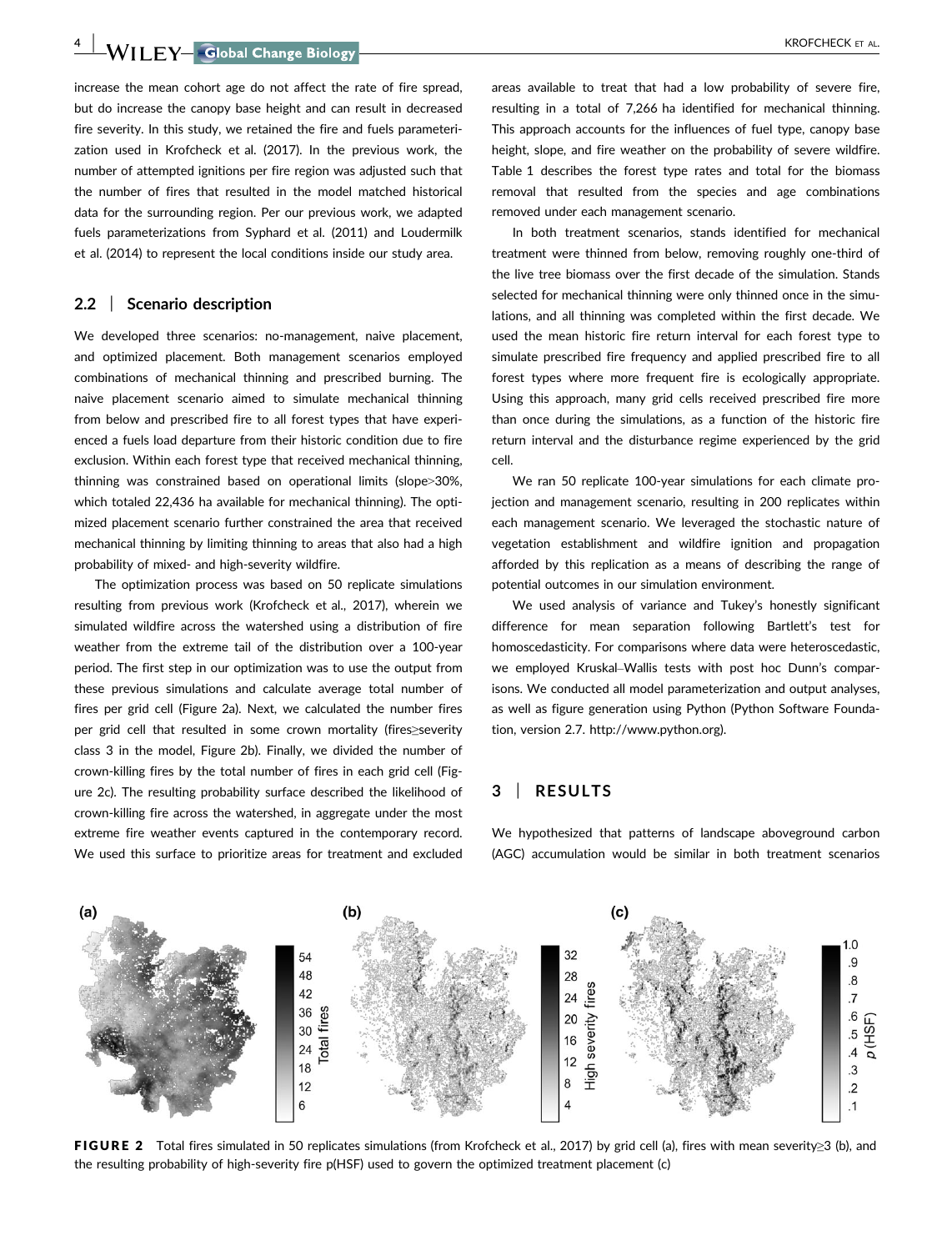| Optimized<br>treatment    | <b>Thin</b><br>area<br>(ha) | Thin rate<br>(ha/year) | <b>Prescribed</b><br>fire area (ha) | <b>Prescribed fire</b><br>rate (ha/year) |
|---------------------------|-----------------------------|------------------------|-------------------------------------|------------------------------------------|
| Ponderosa<br>pine         | 532                         | 106                    | 7,508                               | 417                                      |
| Mixed<br>conifer-<br>pine | 3,644                       | 728                    | 12,474                              | 623                                      |
| Mixed<br>conifer-fir      | 3.431                       | 686                    | 9.087                               | 363                                      |
| Red fir                   |                             |                        | 5,921                               | 148                                      |
|                           |                             |                        |                                     |                                          |
|                           | <b>Thin</b>                 |                        |                                     |                                          |
| <b>Naive</b><br>treatment | area<br>(ha)                | Thin rate<br>(ha/year) | <b>Prescribed</b><br>fire area (ha) | <b>Prescribed fire</b><br>rate (ha/year) |
| Ponderosa<br>pine         | 4,558                       | 651                    | 7,508                               | 417                                      |
| Mixed<br>conifer-<br>pine | 8.150                       | 1,164                  | 12,474                              | 623                                      |
| Mixed<br>conifer-fir      | 6,767                       | 966                    | 9,087                               | 363                                      |

TABLE 1 Treatment areas and rates by forest type and treatment. Areas that received thinning were only thinned once

over both the short- (<20 years) and long-term (20-100 years). The range of AGC across replicates and climate projections for each scenario are shown in Figure 3. The no-management scenario showed a wide range of potential outcomes, from 90.5 to 121.2 Mg C ha<sup>-1</sup> in the short-term and 139.4 to 185.6 Mg C ha<sup>-1</sup> in the long term. Both management scenarios showed significantly smaller variances in AGC relative to no management, with the naive scenario ranging from 98.7 to 115.4 Mg C ha<sup>-1</sup> and the optimized scenario ranging from 100.6 to 118.3 Mg C ha<sup>-1</sup> (Table 2).

The maximum AGC is the maximum value for a given year from the 200 replicate simulations for a given scenario. The initial treatment costs associated with mechanical thinning are most

KROFCHECK ET AL.<br><u>| Sidobal Change Biology | Sidobal Change Biology | Sidobal Change Biology | Sidobal Change Biology</u>

apparent in the comparison of maximum AGC, where treatment scenarios have lower maximum AGC than the no-management scenario during the first decade when thinning treatments are implemented. However, this difference diminishes over the full 100 years of simulation (Figure 4a). Short-term reductions in maximum AGC relative to no management were 5.7 Mg C ha<sup>-1</sup> for naive placement and 2.9 Mg C ha<sup>-1</sup> for optimized, with long-term reductions of 2.6 Mg C ha<sup>-1</sup> for naive and 1.6 Mg C ha<sup>-1</sup> for optimized placement.

The minimum AGC is the minimum value for a given year from the 200 replicate simulations for a given scenario. Therefore, the difference in minimum landscape AGC between treatments and the nomanagement scenario (Figure 4b) represents the gains in worst-case AGC that result from treatment. The naive scenario had minimum AGC values that were greater than the no-management minimum throughout the simulation period. The 67% reduction in thinned area in the optimized scenario yielded lower minimum AGC values than the naive scenario over the majority of the simulation period and had lower minimum values than the no-management scenario in the short-term (Figure 4b). The lower minimum values in the short-term are a function of the occurrence of a large wildfire in one replicate simulation early in the simulation, before the initial prescribed fire treatments had all been implemented.

The lower 95<sup>th</sup> percentile of AGC represents the collection of highest disturbance affected simulation years from the 200 replicate simulations for each scenario. When we compared the difference in the lower 95<sup>th</sup> percentile AGC between the treatment scenarios and the no-management scenario, both treatment scenarios were lower than the no-management scenario in the short-term (Figure 4c). However, the lower 95<sup>th</sup> percentile of AGC for the optimized scenario surpassed the no-management scenario in year 31 and in year 36 for the naive scenario. While both the naive and optimized treatment placement scenarios underwent mechanical thinning and prescribed fire over the same time intervals, substantially less biomass was removed annually via mechanical thinning across the landscape in the optimized scenario (Figure 4d).



FIGURE 3 Above ground carbon (AGC) for the no-management scenario (a), the naive placement scenario (b), and the optimized scenario (c). Each subplot shows the absolute minimum, maximum, mean (dashed) and lowest  $95<sup>th</sup>$  percentile (dotted) of AGC for each year across 200 total simulations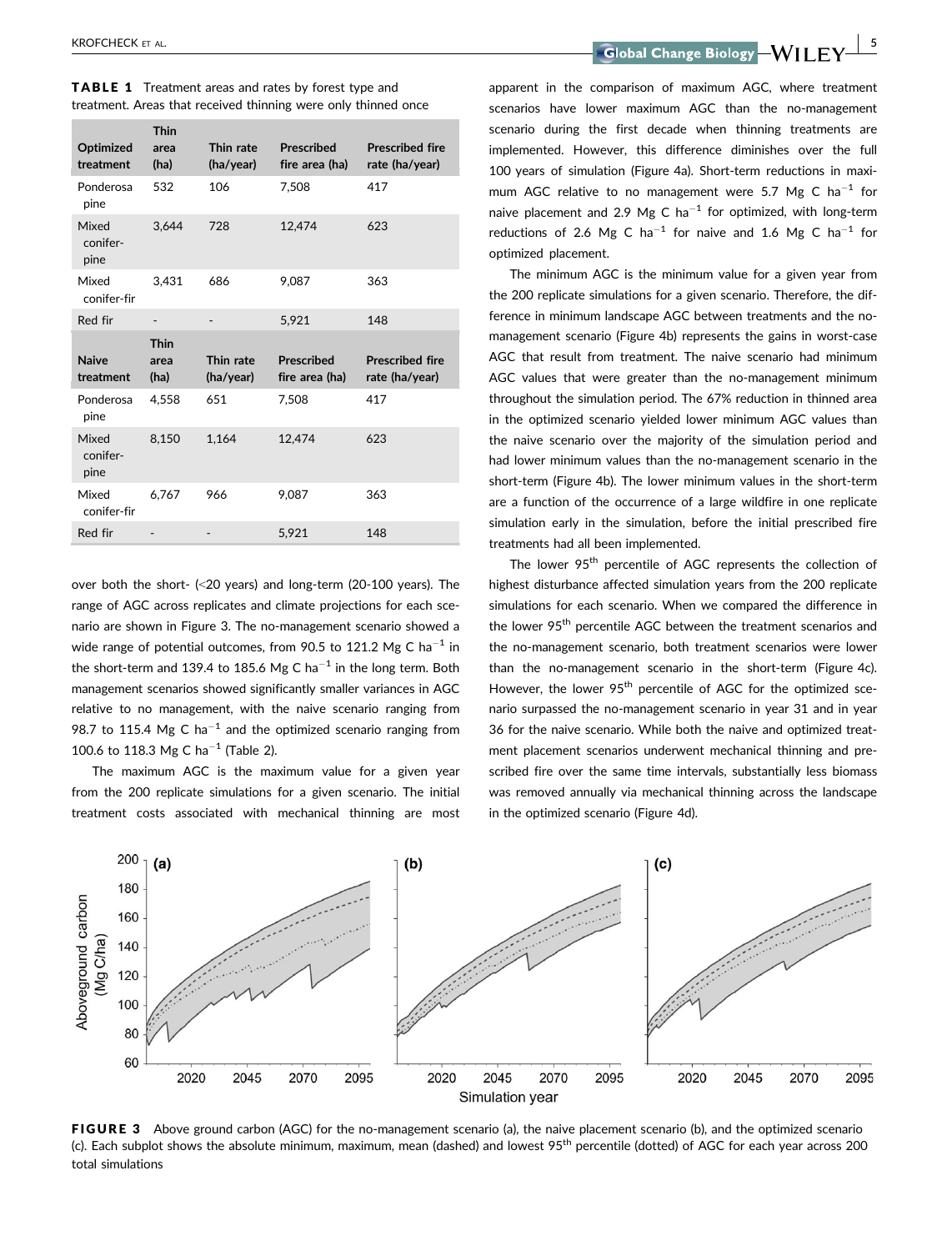-WII F.Y Global Change Biology – All Annual Change Biology – All Annual Changes (State AL.

TABLE 2 Mean above ground carbon for the short- and longterm from each scenario and the corresponding standard deviation across the 200 replicate simulations. Variances that are significantly different ( $p < .001$ ) from one another are denoted with different letters

|               | Year 20                 |                  | <b>Year 100</b>         |                  |
|---------------|-------------------------|------------------|-------------------------|------------------|
| Scenario      | Mean (Mg C ha) $\sigma$ |                  | Mean (Mg C ha) $\sigma$ |                  |
| No management | 116.0                   | 5.1 a            | 173.1                   | 8.3a             |
| <b>Naive</b>  | 111.1                   | 3.9 <sub>h</sub> | 174.4                   | 5.0 <sub>b</sub> |
| Optimized     | 113.6                   | 4.1 h            | 175 O                   | 4.8 b            |

The end-of-simulation mean fire severity for all three scenarios is shown in Figure 5a-c. In all three scenarios, the greatest burn severity occurred in areas dominated by ponderosa pine and pine-dominated mixed-conifer forests. Consistent with our hypothesis, the impact of treatment in both management scenarios was lower mean fire severity relative to the no-management scenario. In both management scenarios mean severity was significantly reduced, with a mean reduction of 16.1% for the naive placement, and 18.4% for the optimized placement scenario ( $p < .001$ ; Figure 5d-e).

Cumulative wildfire carbon emissions in both the naive  $(7.0 \pm 8.5 \text{ Mg C ha}^{-1})$  and optimized  $(6.8 \pm 8.0 \text{ Mg C ha}^{-1})$  treatment scenarios were significantly lower ( $p < .001$ ) than the no-management scenario (15.2  $\pm$  17.7 Mg C ha<sup>-1</sup>). The increased area thinned in the naive scenario resulted in significantly higher cumulative C removals from thinning (0.31 Tg C) than the optimized scenario (0.14 Tg C;  $p < .001$ ). In spite of the greater area prescribed burned without first being thinned in the optimized scenario, the optimized scenario cumulative prescribed fire emissions (0.12 Tg C) were not significantly different than the prescribed fire emissions from the naive scenario (0.11 Tg C). When we accumulated the C losses from the landscape by summing C efflux from wildfires and C removal from management, the end of simulation C losses from the optimized scenario were significantly lower than both the no-management and naive placement scenarios ( $p < .001$ , Figure 6).

## 4 | DISCUSSION

The concept of optimization is inherently context dependent, as it implies maximizing one process while minimizing another, and consequently we acknowledge that optimum treatment placement is a moving target. Previous studies have sought to optimize treatment location to minimize fire spread, via fuels treatment placement that reduces the rate of fire progression (e.g., Finney, 2007). This approach has been widely used in the fire management literature as a component of wildfire management frameworks (e.g., Ager, Vaillant, & Finney, 2011), and is designed to minimize fire size. Here, we specifically aimed to maximize the reduction in wildfire severity across the landscape, while minimizing the area mechanically thinned, and so we chose to use the probability of high-severity wildfire as the sole metric to govern differences in our management treatment design. This approach forgoes the socioeconomic system considerations that often complicate management decision making (Agee & Skinner, 2005; Ager, Vaillant, & Finney, 2010; Prichard, Peterson, & Jacobson, 2010), and consequently seeks only to maximize the potential treatment effect of fuels reduction across the landscape. Furthermore, by forgoing any efforts to reduce fire size or percent of the landscape burned, our process-based approach permits large, low severity wildfires which managers may choose to manage for resource benefit, facilitating the often difficult to achieve targets for hectares burned per year in these landscapes. This approach is broadly applicable to historically frequent-fire ecosystems, or systems which have transitioned away from a low severity and fuel limited fire regime to one characterized by high-severity fires. Such transitions often occur as a result of fire suppression as is



FIGURE 4 Relative differences in above ground carbon (AGC) between the naive placement (dashed), optimized placement (solid), and the no-management scenarios (zero line). Differences between the maximum (a), minimum (b), lowest  $95<sup>th</sup>$ percentile (c), and the AGC removed during management (d) are shown for each year of the simulation across 200 replicates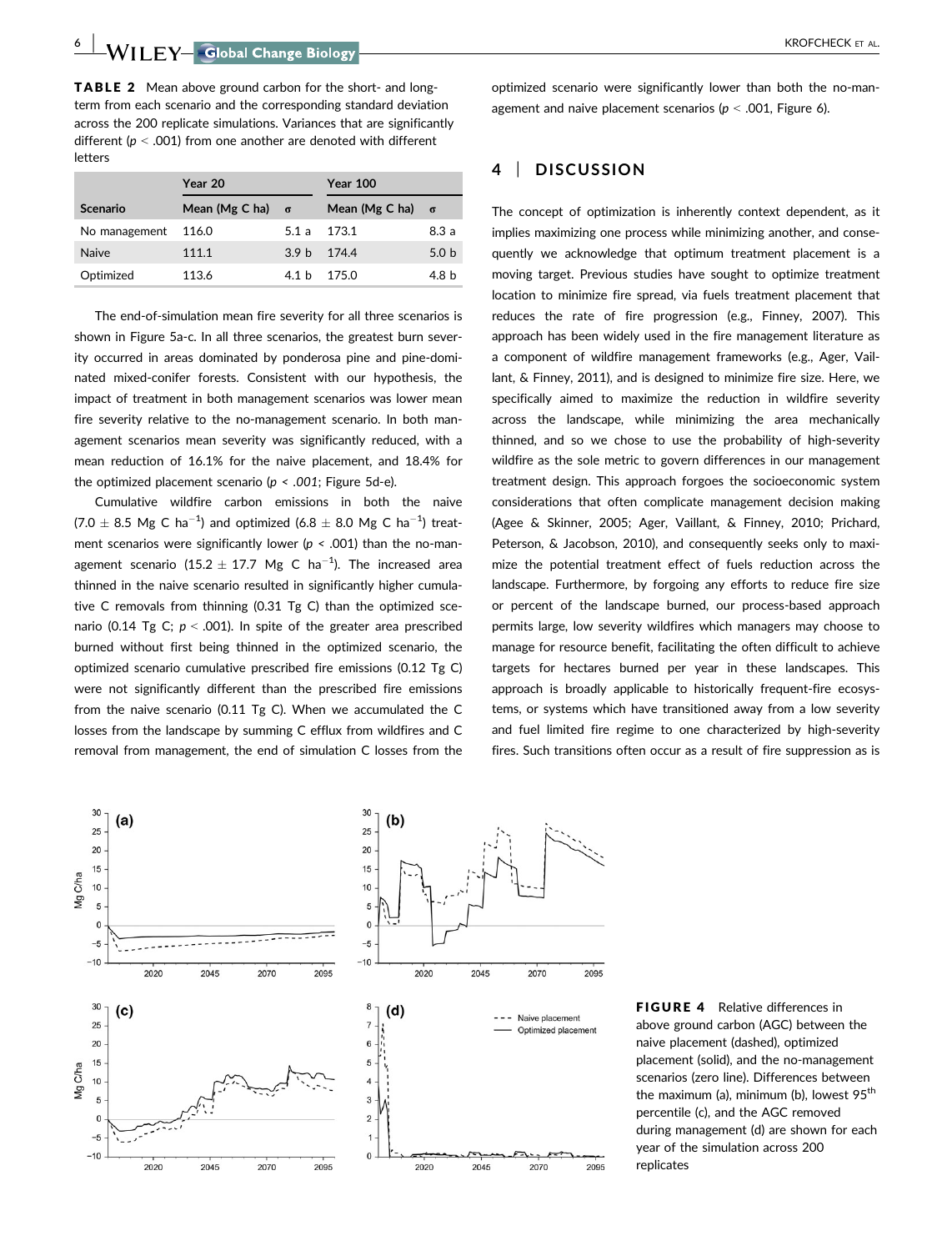

FIGURE 5 Mean fire severity for the no management (a), naive placement (b), and optimized placement (c) scenarios, and the resulting percent change in fire severity relative to the no-management scenario caused by the naive (d) and optimized (e) treatments



FIGURE 6 Total losses of C from the landscape represented as means of the 200 replicate simulations for the no management (dotted), naive placement (solid), and optimized (dashed) simulations. Shaded regions represent the 95% confidence interval about the mean

the case in the broader western United States, where the interannual variability in large fire size is well described as a function of fire-year climate and vegetation type (Keyser & Westerling, 2017). This approach has applications in other regions around the globe as well, where shifts in land use and land occupancy have reshaped the fuels structure and subsequently the fire regime of forests and woodlands, for example, across landscapes in the Mediterranean (e.g., Pausas & Fernandez-Munoz, 2012) and northern Australia (e.g., Russell-Smith et al., 2003).

In our simulation environment, wildfire is stochastic and probabilistic across the landscape, and by designing our optimized treatment placement scenario based on the probability of high-severity wildfire, we were able to identify and subsequently apply treatments to the high-risk portions of the landscape with a finer granularity than in the naive placement. This fundamental difference resulted in a much more targeted mechanical thinning prescription, treating all of the high fire risk areas with significantly fewer resources. Furthermore, the optimized scenario assumes that placing treatments to reduce the probability of high-severity fire achieves adequate 'anchors' (Ager et al., 2010; North et al., 2015) for widespread application of prescribed fire, which is an integral piece of the management strategy in both the naïve and optimized scenarios.

The cumulative C costs incurred by management resulted in a mean landscape reduction in 0.42 Tg C for the naive scenario and 0.25 Tg C for the optimized scenario, yet the treatment efficacy of both scenarios in terms of reductions in burn severity (Figure 5b) and changes in AGC accumulation (Figure 3) was very similar. However, forest fuels management decision making generally operates with the aim of mitigating disturbances from all but the extreme tail of the distribution, which in the case of wildfire is commonly represented by the  $95<sup>th</sup>$  percentile of weather events. In our simulations,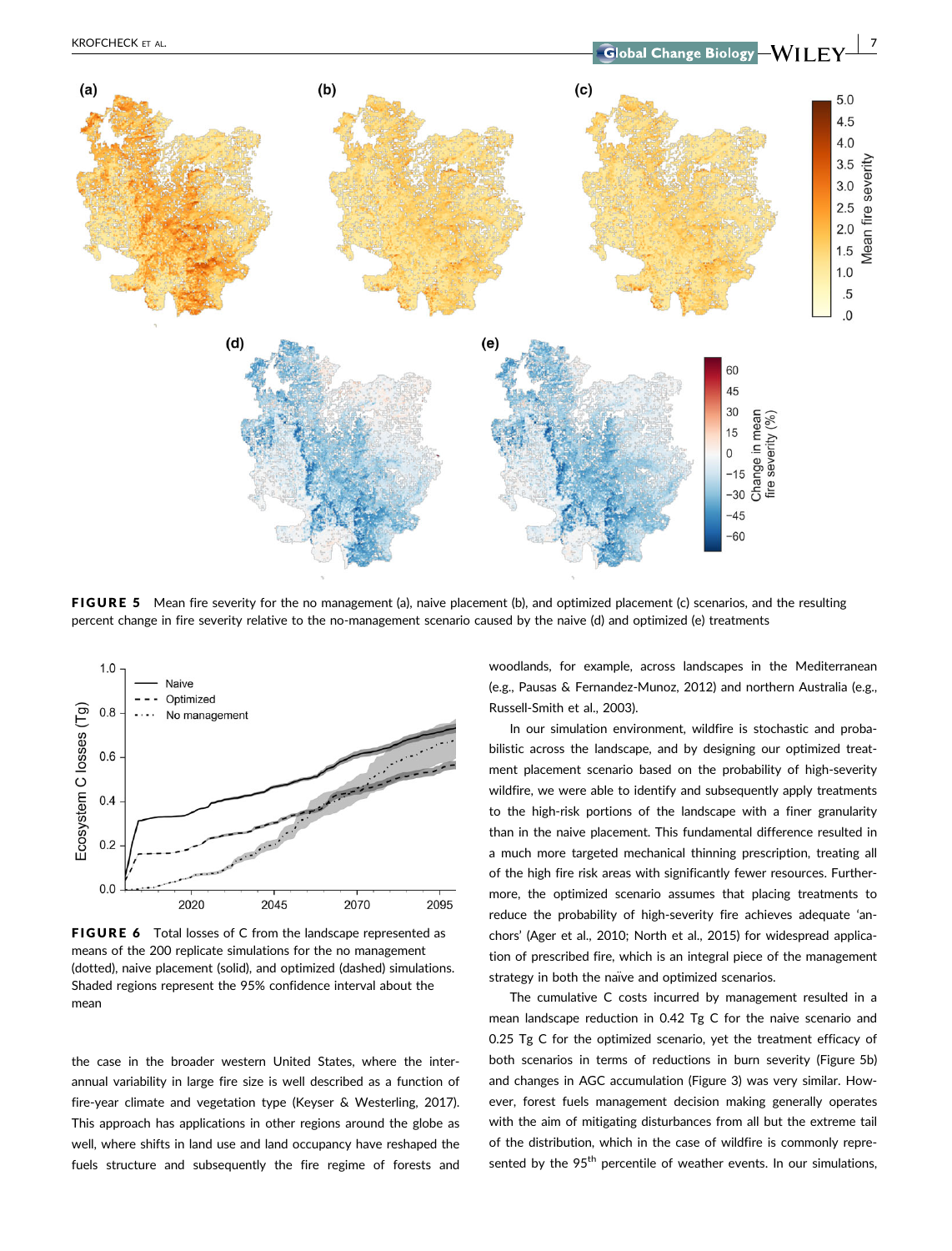8 WII FY Global Change Biology **Contract Contract Contract Contract Contract Contract Contract Contract Contract Contract Contract Contract Contract Contract Contract Contract Contract Contract Contract Contract Contract C** 

both treatment scenarios resulted in the same treatment efficacy in terms of avoided wildfire emissions and reduced landscape burn severity while continuing to accumulate carbon even under the increasingly extreme fire weather. While both treatments therefore restored adaptive capacity to the landscape, the optimized placement scenario did so at a considerably reduced C cost.

Understanding the short- and long-term implications of the C costs and benefits of treatment was one of our research objectives. The treatment efficacy relative to the C removed by management in both treatments in the short-term was fairly similar, resulting in a landscape carbon deficit at the lower  $95<sup>th</sup>$  percentile level well into the second decade of simulation (Figure 4c). We attribute this to lower intensity fire weather that resulted from the milder first two decades of projected climate. Once the number of extreme fire weather events began to increase, the avoided C losses from wildfire also increased, and because burn severity reduction in our treatment simulations were not significantly different (Figure 5b), the benefit of the optimized treatment placement scenario was realized primarily as a reduction in carbon losses from the ecosystem (Figure 6). The C benefit of treatment was also realized under the most extreme disturbance conditions, at the lower  $95<sup>th</sup>$  percentile AGC, where both treatment scenarios resulted in an increase across the landscape of 5–15 Mg C ha.

The total losses of C from the landscape were heavily governed by management decision making until mid-century, when the increases in fire weather severity began to result in significant C loss in the no-management scenario (Figure 6). Because both treatments remove a significant portion of the C from the system in the first decade of simulation with mechanical thinning, the actual C loss to the atmosphere due to management is considerably lower than the apparent C loss due to treatment. Roughly 60% of the C removed by mechanical thinning can be stored in long-lived wood products (North et al., 2009), and subsequently further offsets the landscape C loss for the treatment scenarios by approximately 0.18 Tg C for the naive scenario and 0.08 Tg C for the optimized placement scenario.

In both management scenarios, building the adaptive capacity to store C under projected climate and more extreme fire weather was contingent on restoring surface fire to the system and front loading the mechanical thinning to reduce the standing fuel load. Without the regular use of prescribed fire to reduce surface fuel accumulation, the potential for high-severity fire would likely have been significantly greater (Krofcheck et al., 2017). The similar treatment efficacies achieved by both the naive and optimized management scenarios, is indicative of the fact that an a priori understanding of high-severity wildfire risk in a given landscape can be used to more efficiently allocate management resources (Ager et al., 2011; Chung, Jones, Krueger, Bramel, & Contreras, 2013; Finney, 2007). This optimization benefit is especially poignant given that the Sierra Nevada on the whole has a massive backlog of nearly one million ha of untreated forest (North et al., 2012), and an increase in the efficiency of management decision making that affords even a 10% reduction in area mechanically treated may have large implications at the landscape scale.

Our approach to determining the optimum placement of fuels treatments required a predecision making set of simulations with a large number of replicates, and consequently opportunities for wildfire to occur. The probability of high-severity fire layer we generated for the watershed then served as a relatively simple means of determining optimum placement, in a post hoc, treat the highest probabilities first framework. This approach did not require an iterative simulation approach, and yielded a comparable treatment efficacy to the naive approach with fewer management inputs. Furthermore, by optimizing treatment placement, the lower 95<sup>th</sup> percentile of AGC surpassed that of the no-management scenario 5 years earlier in the optimized simulation than in the naive scenario. This finding suggests that efficiently allocating resources, in this case thinning, and using thinned areas to restore surface fire in the short-term, can yield long-term C storage gains because this approach takes advantage of less extreme early century fire weather to restore adaptive capacity for more extreme late-century fire weather.

#### ACKNOWLEDGEMENTS

We acknowledge funding from the Joint Fire Science Program under Project JFSP 14-1-01-2.

#### ORCID

Matthew D. Hurteau **http://orcid.org/0000-0001-8457-8974** 

#### **REFERENCES**

- Agee, J. K., & Skinner, C. N. (2005). Basic principles of forest fuel reduction treatments. Forest Ecology and Management, 211, 83–96.
- Ager, A. A., Vaillant, N. M., & Finney, M. A. (2010). A comparison of landscape fuel treatment strategies to mitigate wildland fire risk in the urban interface and preserve old forest structure. Forest Ecology and Management, 259, 1556–1570.
- Ager, A. A., Vaillant, N. M., & Finney, M. A. (2011). Integrating fire behavior models and geospatial analysis for wildland fire risk assessment and fuel management planning. Journal of Combustion, 2011, 572452. <https://doi.org/10.1155/2011/572452>
- Bellassen, V., & Luyssaert, S. (2014). Carbon sequestration: Managing forests in uncertain times. Nature, 506, 153–155. [https://doi.org/10.](https://doi.org/10.1038/506153a) [1038/506153a](https://doi.org/10.1038/506153a)
- Brandt, L. A., Butler, P. R., Handler, S. D., Janowiak, M. K., Shannon, P. D., & Swanston, C. W. (2017). Integrating science and management to assess forest ecosystem vulnerability to climate change. Journal of Forestry, 115, 212–221.<https://doi.org/10.5849/jof.15-147>
- Chung, W. (2015). Optimizing fuel treatments to reduce wildland fire risk. Current Forestry Reports, 1, 44–51. [https://doi.org/10.1007/s40725-](https://doi.org/10.1007/s40725-015-0005-9) [015-0005-9](https://doi.org/10.1007/s40725-015-0005-9)
- Chung, W., Jones, G., Krueger, K., Bramel, J., & Contreras, M. (2013). Optimizing fuel treatments over time and space. International Journal of Wildland Fire, 22, 1118–1133.<https://doi.org/10.1071/WF12138>
- Collins, B. M. (2014). Fire weather and large fire potential in the Northern Sierra Nevada. Agricultural and Forest Meteorology, 189–190, 30–35.